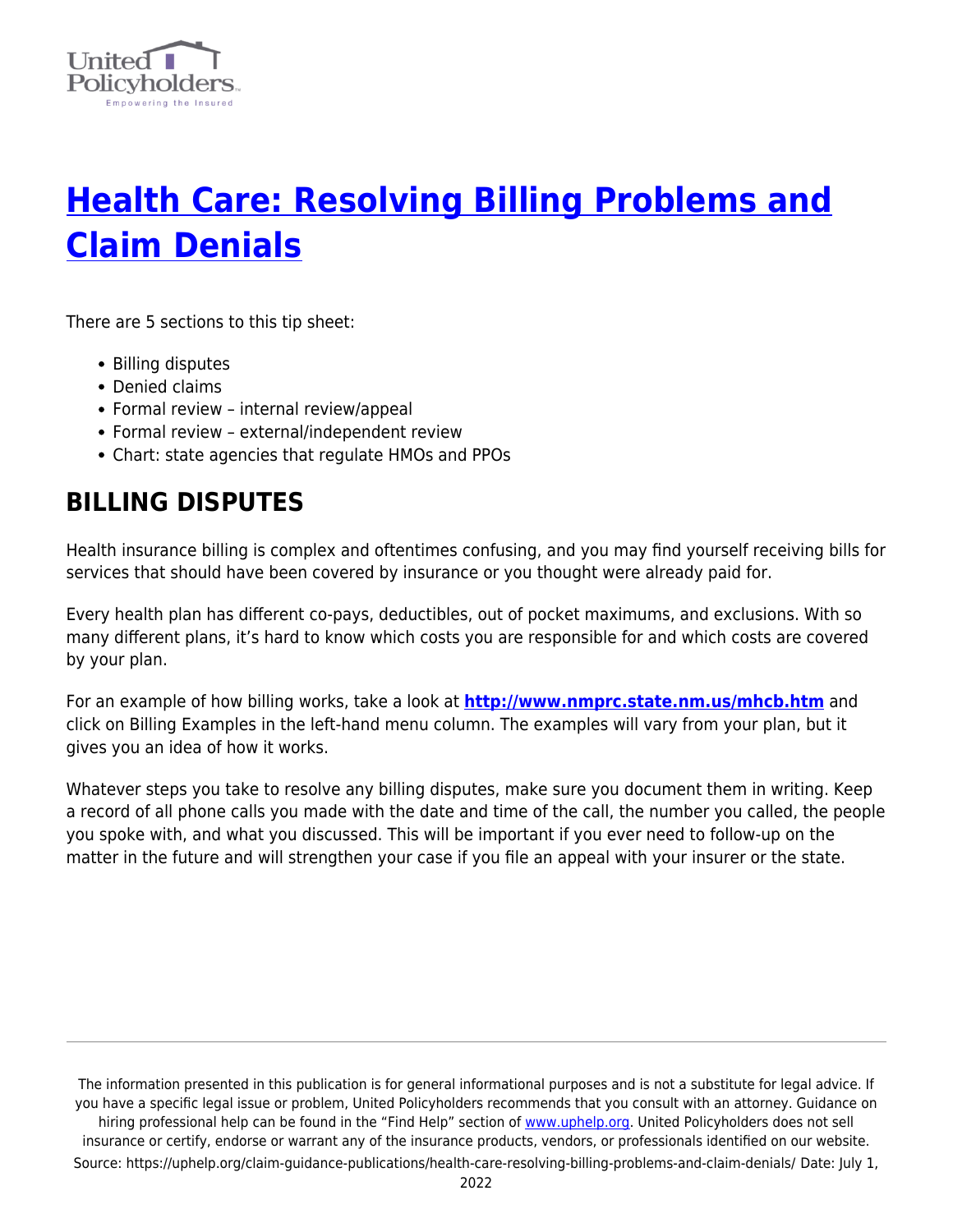

# **You received bills for services that should have been billed to your health plan:**

#### **1. Are the billed services covered by your insurance?**

You will need to understand your particular plan's policy. Many policies have particular exclusions, such as not covering maternity care or job-related physicals, so check your policy's Summary Plan Description or Evidence of Coverage to make sure the billed services are covered by your plan.

If the service is covered, verify that the correct billing code was used. Simple typos can result in you being charged for the wrong procedure or service.

#### **2. Do you have an annual deductible and/or out-of-pocket maximum? If so, did you satisfy the amounts?**

Depending on your particular policy, you may have to pay for medical care until you satisfy the deductible for the year. If you already met the deductible, your insurer may pay a percentage of the costs, leaving you to pay the remainder. You may have to pay some costs yourself until you meet the annual required out of pocket maximum, at which point your insurance will cover all the costs for the rest of the year. Every insurer and plan has different limits and terms, so it is important to understand your particular policy and how your insurer defines these terms.

If you have questions about your policy, check your Summary Plan Description or Explanation of Coverage, or call your plan's customer service department.

#### **3. Did the health care provider bill your insurance?**

Do not automatically assume that the provider billed your insurance. If you have not received an explanation of benefits (EOB) or similar statement from your health plan within a couple of weeks of your appointment, check with the provider. Make sure they billed the correct health plan and that they have your correct information (your name, policy number, etc), and then follow-up with your health plan.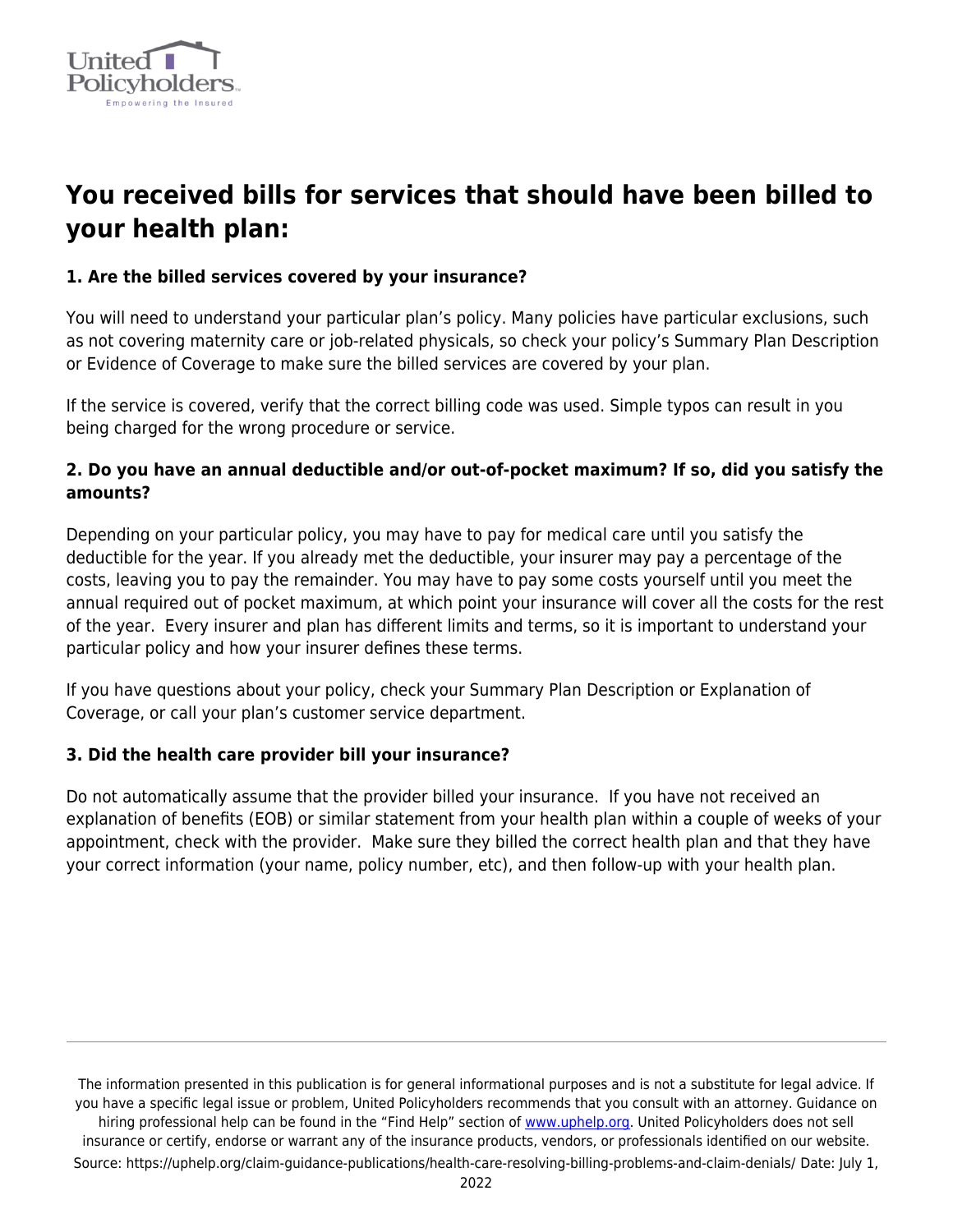

Most states require insurers to pay claims within 30 or 45 days, so if it hasn't been very long, the insurance company may just not have paid yet. It may take a couple weeks to get the claim approved and processed and for your provider to get paid.

#### **4. If your provider billed your insurance, check with your plan to see whether they received the claim and ask if it was paid or not. If they denied the claim, ask why.**

It may be that your plan paid for the services but your provider sent the bill before receiving or applying the payment to your account.

If the plan denied the claim and refuses to pay, find out why. If you disagree with your plan's decision, ask about the appeal or internal review process. For more about the review process, read the **Formal Review** sections below.

#### **5. If your insurer paid the bill, check with the office that sent you the bill.**

Some offices handle billing in-house, while others use a third-party biller. It may take some time for the payment to be credited to your account, especially if the payment went to the provider and the provider has to then forward it to the billing office.

Contact the party responsible for billing. If the payment still has not been credited to your account, ask how long it usually takes and then make sure to follow-up with them.

# **You continue to receive bills for services that were already paid for by you and/or your insurance:**

#### **1. Contact the billing department sending you the bills.**

Find out what your current balance is. The bills may have been sent before any payments were applied. If the payment address is different than the billing office's, there may have been a delay in processing your payment.

You may be able to resolve the billing issue over the phone. If not, you will need to find the source of the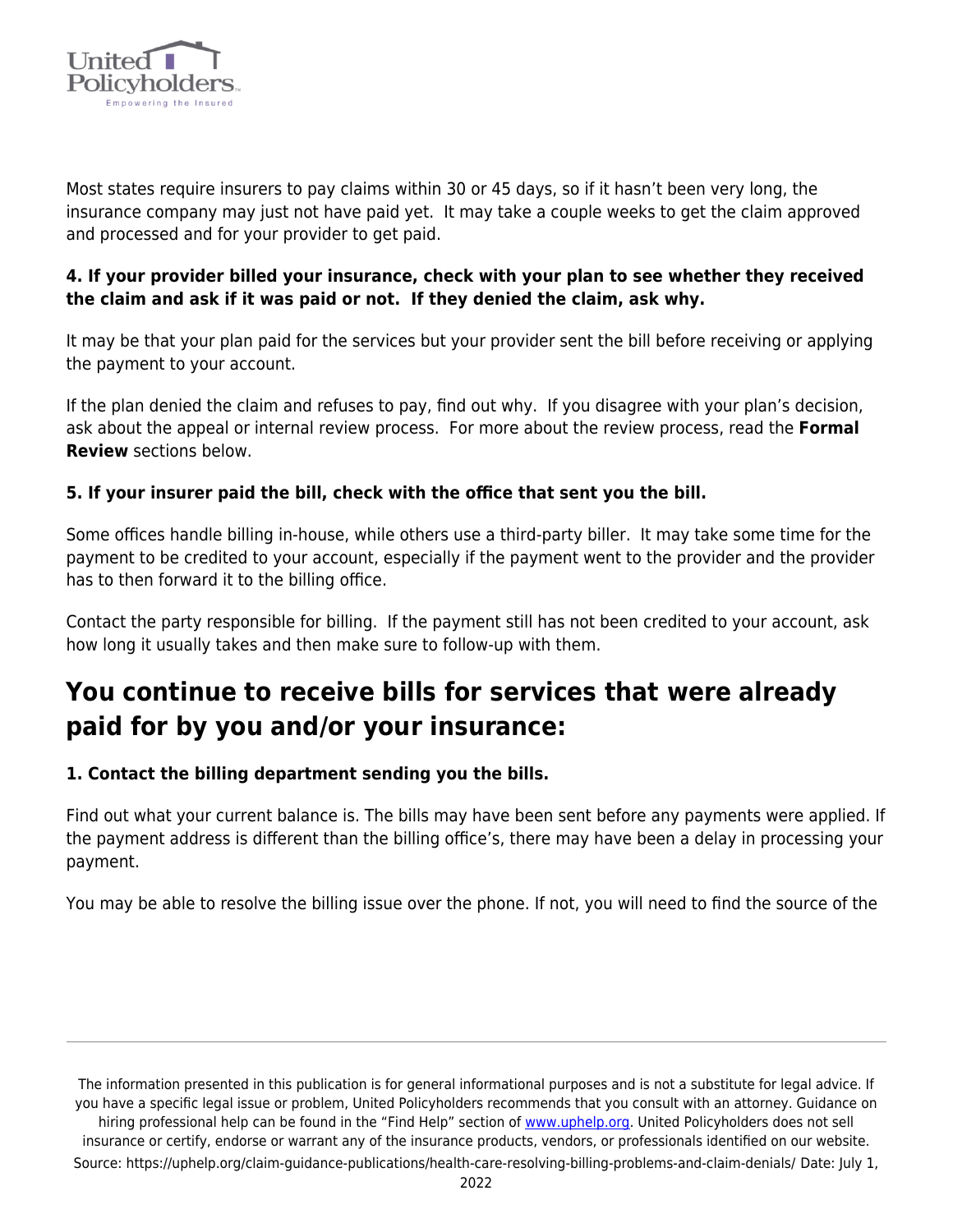

discrepancy yourself.

#### **2. Compare all relevant receipts, bills, and statements on your own.**

Gather your receipts, credit card statements, cancelled checks, bills sent by your provider, and explanation of benefits (EOB) sent by your insurer. Simple typos on your account can lead to big bills, so make sure all charges and credits were applied correctly to your account.

Check also to see whether you were billed multiple times for the same services. Your doctor or other health care professional may have provided a number of services at one appointment but billed them on separate statements. If you find yourself being double-billed, notify your health provider. You may also want to send a written letter asking them to fix the discrepancy and include copies of documents that support your case. Creating a paper trail is important to show you notified them of the problem in a timely fashion, especially if the situation is not resolved quickly.

If you have tried unsuccessfully to resolve the dispute with your provider and the billing dispute does not involve your insurance, you may want to contact an attorney specializing in health law to find out what options you have.

## **DENIED CLAIMS**

If you went to the doctor and the claim was denied, look into the situation as soon as possible. There is usually a time limit on filing for an internal review or appeal, so don't lose the possibility of a formal appeal because of delays. Always keep a written record of all phone calls and documents as a reference for yourself and if you file a formal appeal in the future. Record the phone number you called, the time you called, the names of people you spoke with, and what you discussed. If your plan is going to look into the matter for you, make sure to follow-up within the specified time frame.

Determine whether the claim was for a service covered by your insurance plan. Every health plan is different, so you'll need to know what your plan covers and what it does not cover. Check your Summary Plan Description or Explanation of Coverage booklet for a detailed list of covered services and exclusions, which many plans also make available online.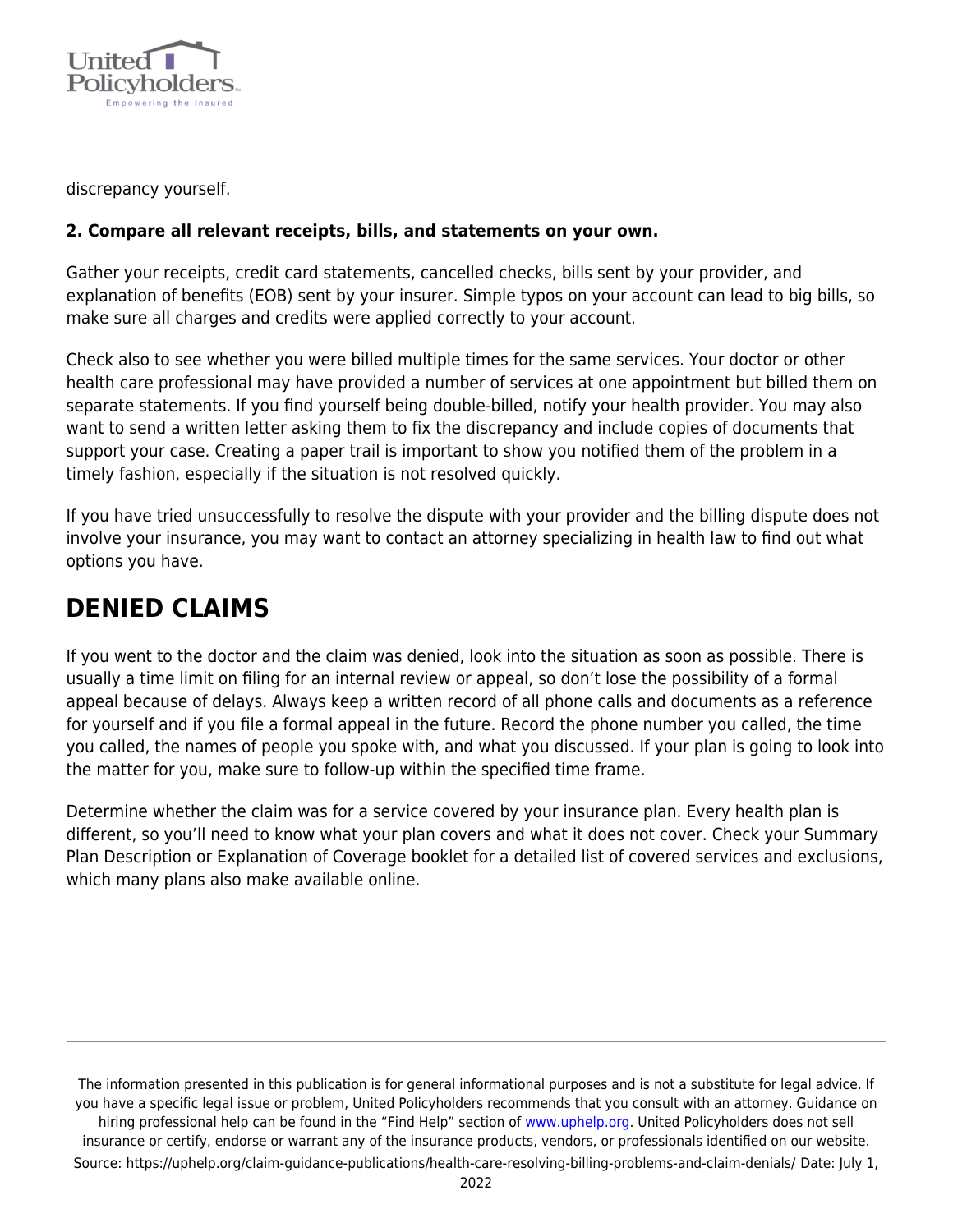

If your plan has an annual deductible or out-of-pocket maximum, as most preferred provider organization (PPO) plans and even some health maintenance organization (HMO) plans do, your health plan may not have paid because you did not met your annual share of costs. Find out if the year is based on the calendar year (starting on January 1) or if it's based on when your policy began (for example, starting on August 15). Generally, you have to meet the deductible before your plan will cover a portion of the costs, and you have to meet the out-of-pocket maximum before the plan covers all costs. However, plans may define the terms differently, so it is important that you find out what your annual share of costs is. You can find that information in your Summary Plan Description, Explanation of Coverage booklet, on your health plan's website, or by calling your plan's customer service department.

If the denied claim is for a covered service and you think you have met your share of costs, call your plan's customer service department and ask to discuss the denied claim. A few phone calls may resolve the situation, but if not, you'll need to file for a formal appeal or internal review with your insurance plan.

# **FORMAL REVIEW – INTERNAL REVIEW / APPEAL**

If you have tried unsuccessfully to resolve the billing dispute or denied claim informally through phone calls or written letters, you will have to file a formal appeal with your health insurer. Every plan handles appeals differently, so it is important to learn how it works for your particular plan.

Check your Summary Plan Description or Explanation of Coverage or call your plan's customer service department to find out the appeals process as well as any deadlines. Appeals can fail due to late filings or mistakes made in the appeals process, so make sure you file your appeal completely, on time, and in the proper manner.

Fill it all paperwork completely and include copies of supporting documents – explanation of benefits forms, receipts, bills, and notes that support your case. Never send original documents, since you are unlikely to get them back. Highlight or write your name and your identification numbers (policy number, group number, etc) on every page, and organize the paperwork in a clear manner. Make copies of the complete packet for your records and as insurance in case your original filing is misplaced. You may also want to send the packet by certified mail or through a shipping company such as FedEx so that you have proof that your packet was delivered to and accepted by your health plan. Also follow-up with your plan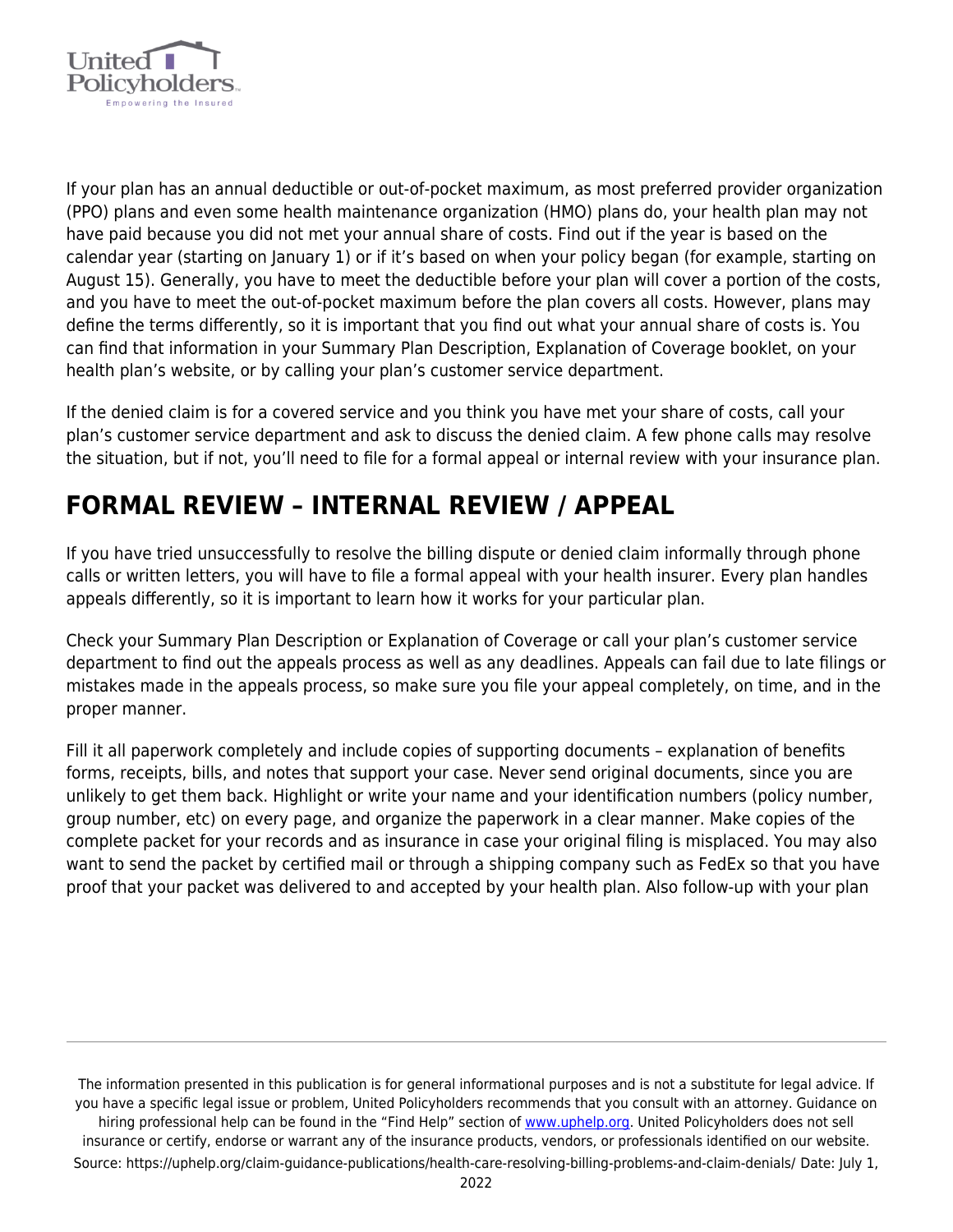

to make sure they received your appeals packet and the process is started.

During the appeals process, make sure to respond in a timely manner to any requests made by your plan. How long it takes will vary between plans and may depend on the matter being reviewed, so find out when you will likely hear by. If your appeal is for an urgent medical service, make sure your plan's review board knows that. Some plans have an expedited appeal process and can come to a decision within a few days.

If you have gone through your plan's internal appeals process and do not agree with the outcome, you have the option of filing an external or independent review with your state.

## **FORMAL REVIEW – EXTERNAL/INDEPENDENT REVIEW**

If you disagree with the outcome of your plan's internal review, you can contact your state's regulatory agency. Most states require that you contact the insurance company first and may require you to complete the internal review process before they will take your complaint, so find out what your state's process is.

Even if you are just getting started with your plan's internal review, it is good to know ahead of time what your state's external review process is. That way, should the need arise, you will know how and when to proceed.

At the end of this document is a chart listing the agencies that regulate HMOs and PPOs within all 50 states and the District of Columbia. While the research is deemed to be accurate, departments can change and duties may be allocated to other departments, so make sure the department handles complaints for your particular plan before you file a complaint or request for independent review.

It is important to note that Medicare and self-funded employer plans are regulated by different agencies from those regulating private health insurance, so do not rely on the chart below for those plans.

As with the internal review, fill out the paperwork completely and accurately and make sure to file it at the right time. Many reviews fail due to incomplete filings, because the complaint was filed with the wrong department, or because the health plan's internal review was not yet complete.